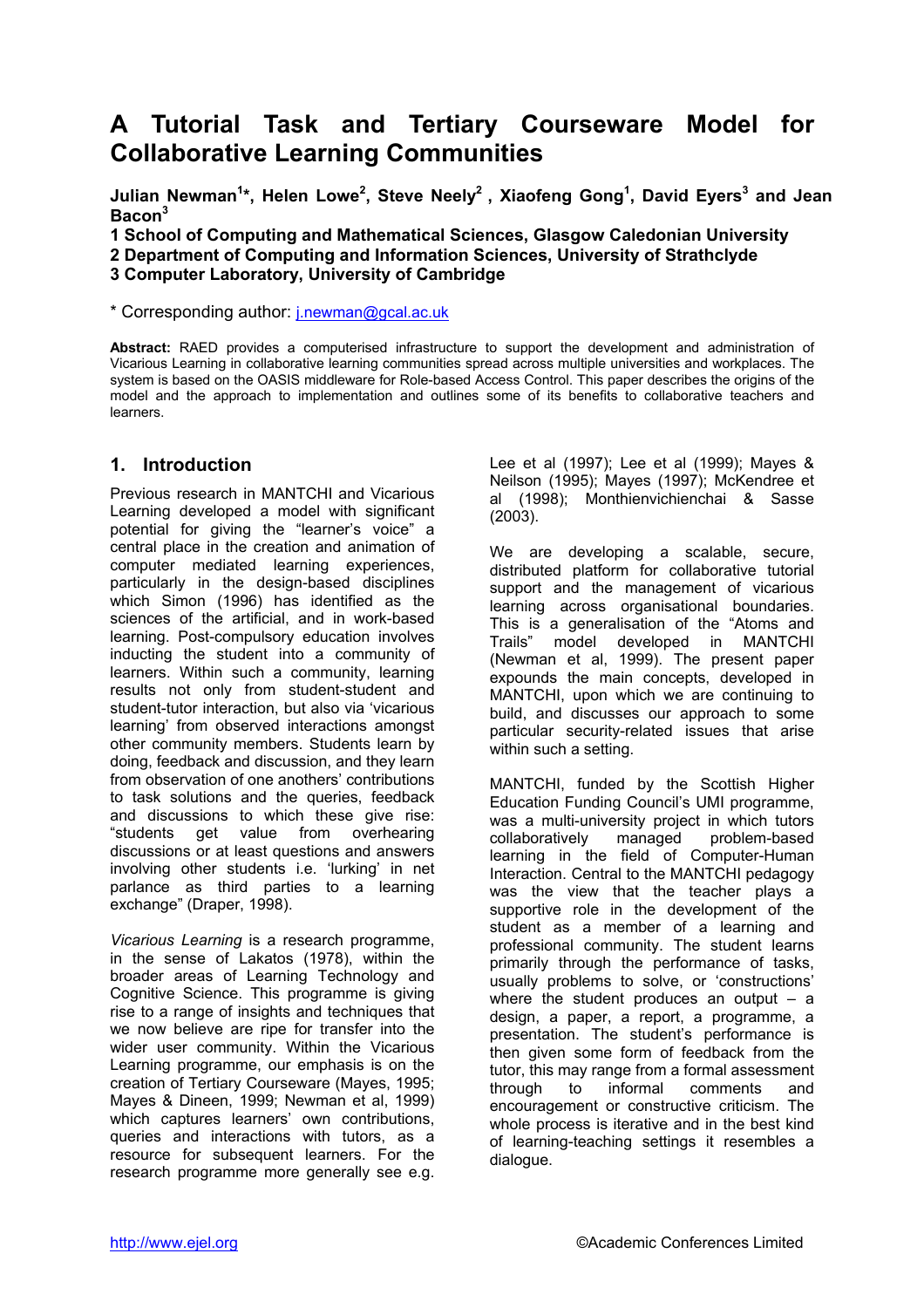### **2. New types of courseware**

Extending the work of Laurillard (1993), Mayes (1995) has described a three stage-model of this process, distinguishing between the stages of conceptualisation (where the learner comes into contact with subject matter expositions), construction (where the learner tests his or her developing understanding through the performance of a task) and dialogue (where the learner gets feedback, asks questions, and starts to creates a new conceptual framework, or tunes an existing framework, for understanding. This account can be mapped onto types of learning technology:

! *Primary Courseware* is courseware intended mainly to present subject matter. It would typically be authored by subject matter experts but is usually designed and programmed by courseware specialists.

- ! *Secondary Courseware* describes the environment and set of tools by which the learner performs learning tasks, and the tasks (and task materials) themselves. Here, the products are volatile and of varied quality.
- ! *Tertiary Courseware* is material which has been produced by previous learners, in the course of discussing or assessing their learning tasks. It may consist of dialogues between learners and tutors, or peer discussions, or outputs from assessment.

The following example illustrates the coevolution of Secondary and Tertiary courseware, by reference to the MANTCHI concept of Atoms and Trails.



**Figure 1:** The Atoms and Trails OM model (Statecharts example)

In the Atoms-and-Trails model (illustrated in Figure 1), an Atom is Secondary courseware which provides a task to motivate problembased learning, and a Trail is Tertiary courseware which is built using students' solutions, student-tutor discussion and student-student discussion. Because solutions to an earlier version of a problem will be provided as a learning resource, it is necessary for the Secondary courseware to be re-created in a new guise, so that the students have a challenging problem to solve. Thus, an Atom will have two or more (successive or cyclical) instantiations. An Atom therefore consists of an invariant part (for example, materials for an exercise on interface modelling using Statecharts) together with parts specific to an instantiation (for example, in Figure 1 the initial version relates to a Walkman, but later versions are generated, the second version relates to a Radio Alarm, and so forth). Via Hyperlinks from the variable part of the later versions, student solutions to earlier versions, together with tutorial feedback/discussion about those solutions, are made available as a resource for vicarious learning. These tertiary courseware elements are known as the 'Trail'. Figures 2 to 4 illustrate some elements from the Trail available to students attempting the Radio Alarm version – i.e.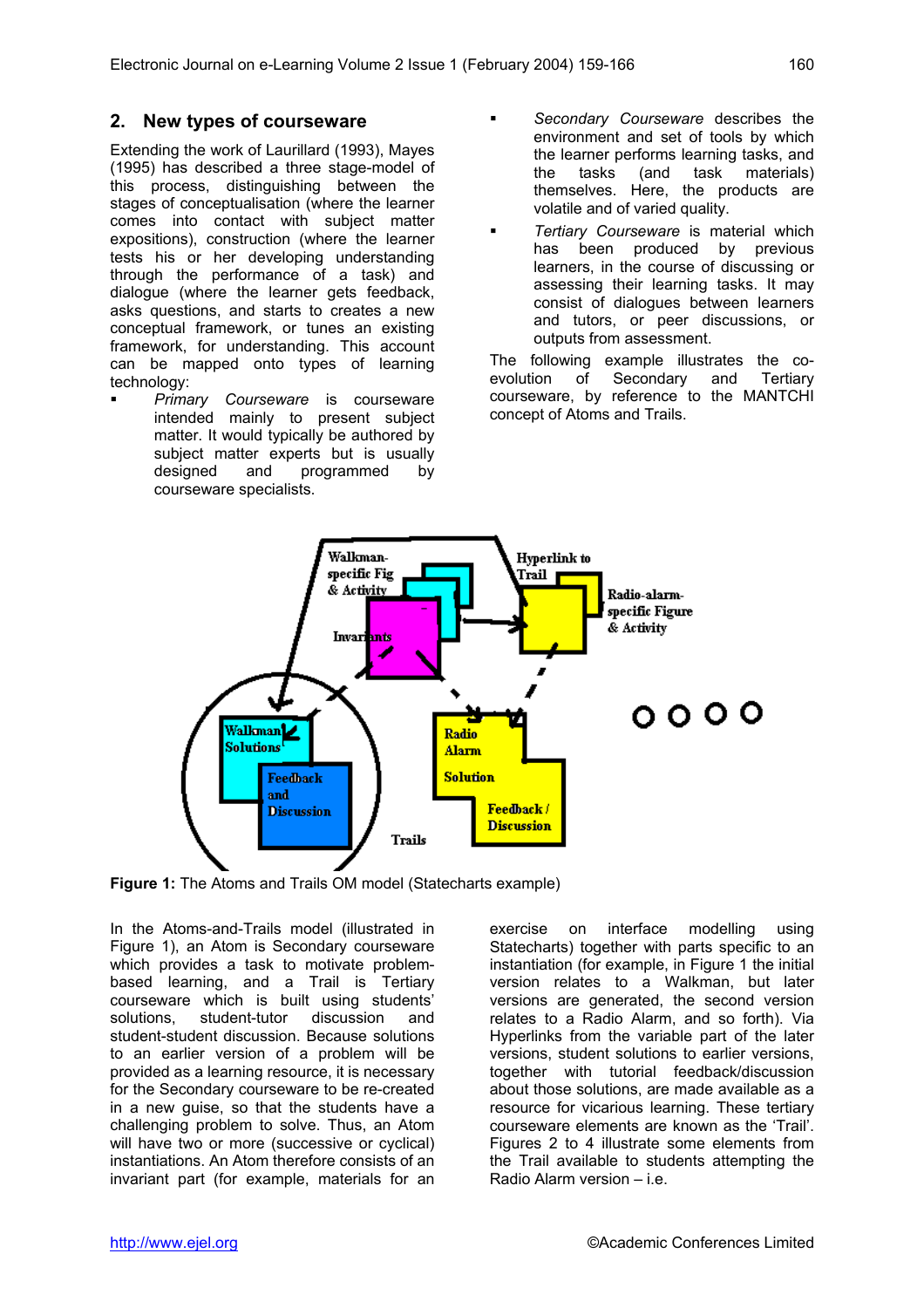- ! the problem originally set for students doing the Walkman version of the Atom,
- one of several student-group solutions (this one hand drawn and scanned),
- fragment of dialogue about the solution between tutor and group.



#### **Part 1**

Deliverable: each group should submit a Statechart description of the device, with a commentary giving:

- a description of the functional behaviour accompanying each state transition, where this is non-trivial;
- a note of any areas of uncertainty, either about the exact behaviour of the device, or about how to express its behaviour in the notation;
- a critique of the design in terms of the characteristics of the state space as revealed by the analysis, and any usability problems which might be predicted from the results of the analysis.

#### **Part 2- Comparing different submissions**

Your group should compare your own analysis with the results from another group. (All the submissions will be readable by everyone after the submission date.) The external expert, will also provide feedback and comments on all the specifications.

#### **Part 3 - Modifying the interface**

A "music search" facility is to be added to the device (assuming it does not already have this facility: this appears to be true of most Walkmans at the moment). With this facility enabled, the user can ask the device to advance to the next recorded track. (Presumably it positions the tape at the end of the next gap which it finds.) On most tape players with this facility, a new mode is introduced, which has to be selected using a separate button. When the device is in this mode, the effect of the "fast forward" button is changed to "seek next track". (Normally the "fast rewind" button would similarly be overridden to mean "go back to start of current track".) This may or may not be the best solution for a Walkman. Your task is to modify the interface design to give access to this facility. and express your modified interface in Statechart notation. In addition, the rest of the interface may also be amended to address any problems shown up in parts 1 and 2.

**Deliverable:** a fully-annotated revised interface design and Statechart specification for the device with the extended functionality suggested. Your annotations should include (in structured English, or other semi-formal notation) a description of the internal behaviour on each state transition where this is non-trivial, a description of how and why the existing design has been changed (if it has), and discussion of how use of Statecharts has helped (or hindered) in designing the interface extensions to give access to the new functionality.

Feedback on this part of the work will be provided by the tutor to each group individually, but will not be made generally accessible until after completion of the course.

**Figure 2:** Problem originally set for students doing Walkman version of Statecharts Atom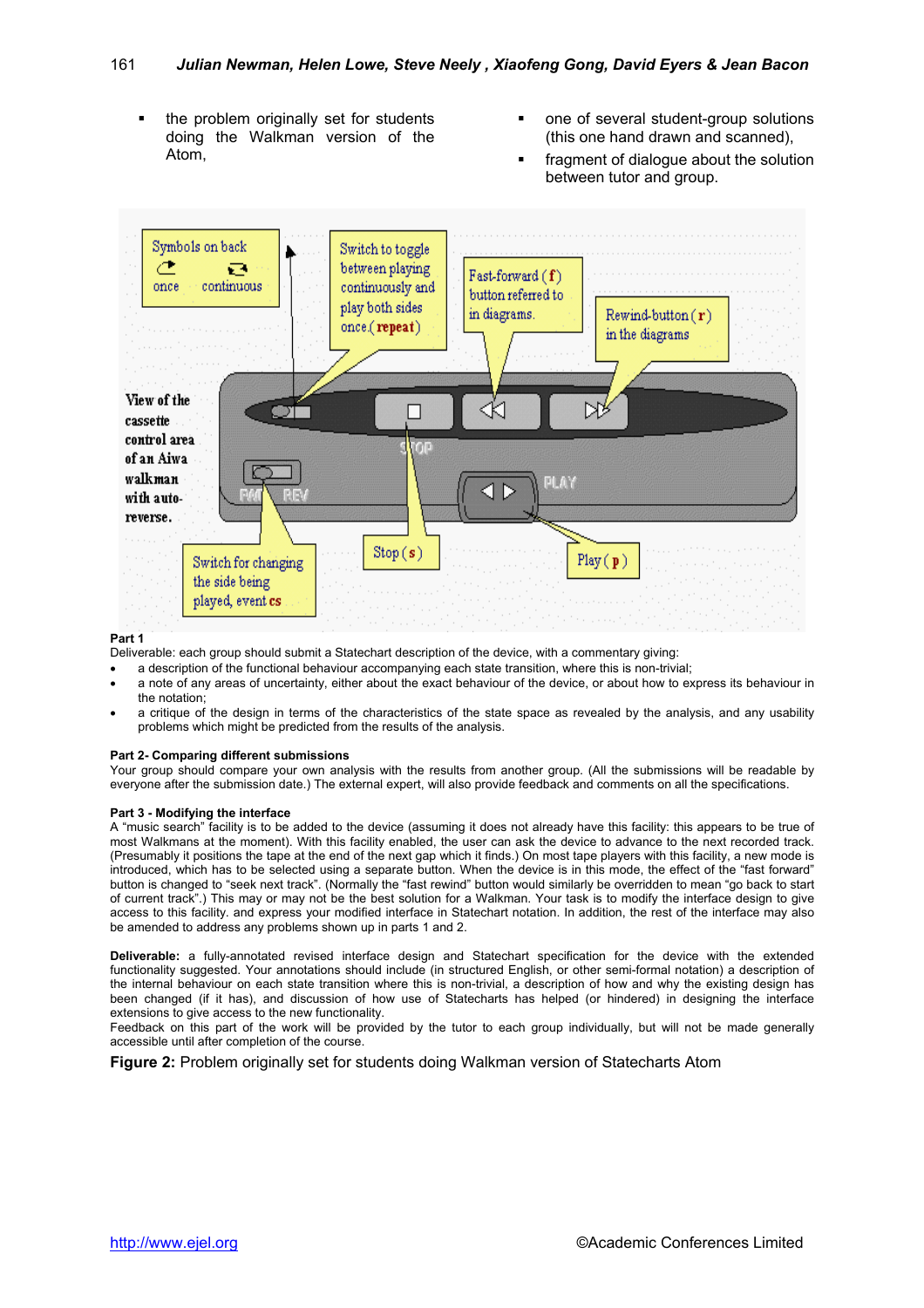





**Figure 4:** Fragments of dialogue about a solution, packaged as Tertiary Courseware with appropriate Hyperlinks

#### **3. Requirements for supporting the model**

MANTCHI devoted a very high proportion of its resources to Evaluation; thus the lessons learned by the project community are well documented and evidence-based. A general problem with the evaluation of MANTCHI, however, was that the emergent lessons of the research were not anticipated in the original planning – in particular the invention of the Atom and Trail model was not itself fully evaluated (Newman, 2001).

The approach used was Integrative Evaluation, which recognises that students will pursue their learning objectives by different routes depending upon which resources they find most readily available, informative and usable, so that one cannot evaluate technology in isolation from student learning strategies and the whole overall context within which the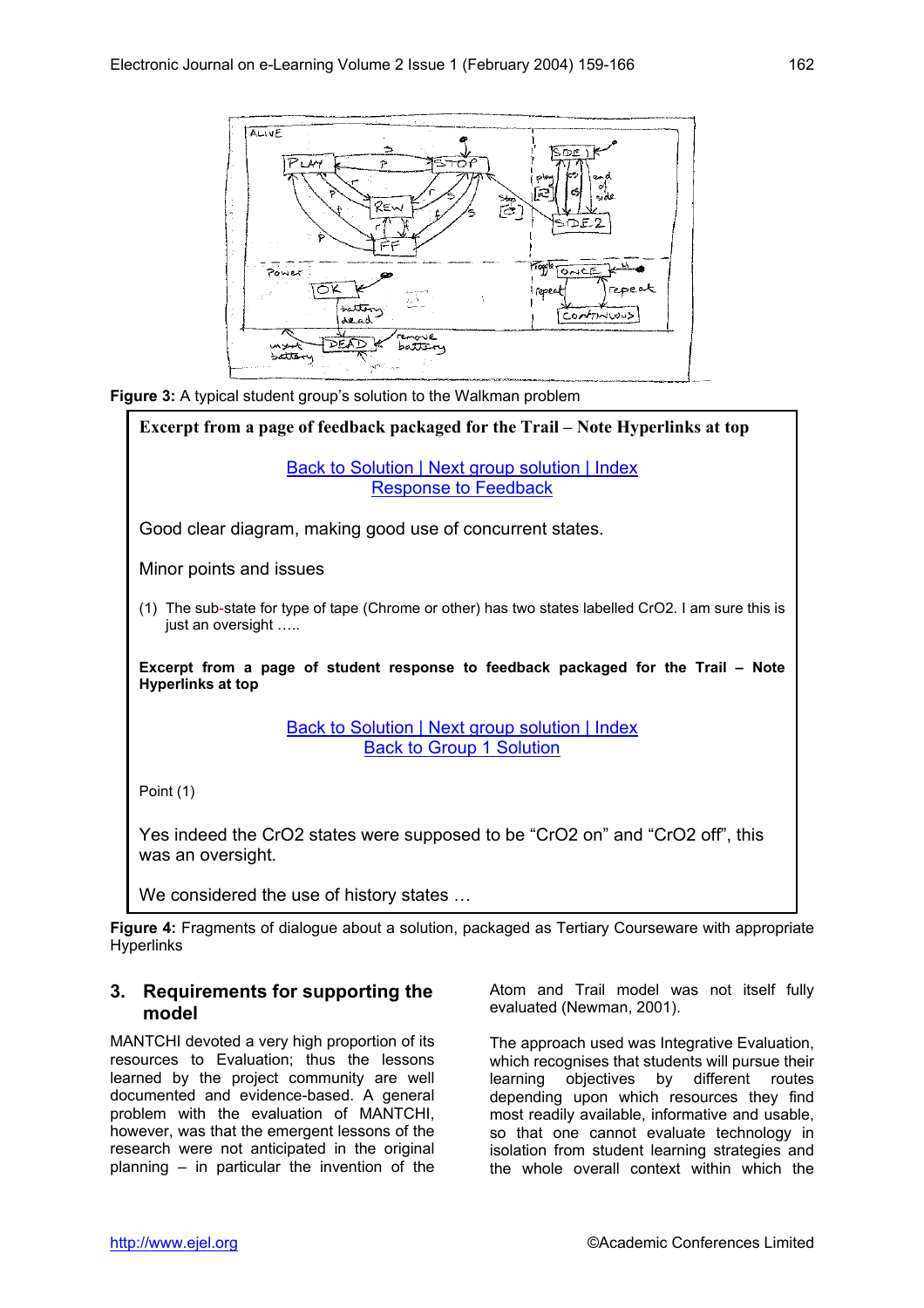technology, as one learning resource, finds it setting. Evaluation methods included:

- Observation of students accessing the WWW-based resources completing the assignments and submitting the solution.
- **.** Questionnaires before during and after the Atom.
- Discussions with the students (by an independent evaluator).
- Discussions with the lecturers concerned (again by an independent

Students were on the whole very positive about the use of Atoms. Some specific issues were raised about the relative roles of the 'inhouse' lecturer and the 'remote expert' (students were accustomed to having their work evaluated by a lecturer who would also assess their work for credit, and the introduction of remote experts gave them some unease).

It was also found that students made less use The core components of an *atom* are:<br>It also found that student would boye wished: It also a Tutorial Task to be can of the Trails than tutors would have wished: thus definite strategies need to be adopted in order to get students to perceive the value of tertiary courseware as a learning resource.

3. Links to trails (Tertiary Courseware). The MANTCHI work illuminated both the specific requirements of support for remote tutoring and the broad methodological issues surrounding evaluation of collaborative, community-based learning. In several cases the learning activities could not have taken place at all in the absence of the MANTCHI collaboration. We have also discovered much about the requirements for software systems that support teaching and learning. It became clear that there were technical, functional and usability issues that have yet to be addressed. Current systems often fall short because:

- They are not integrated (so transferring data between applications is problematic) and provide little integrity, access control or privacy of data.
- They are not designed specifically to meet the needs of users in an educational environment.
- The fundamental nature of the work of teaching and the work of learning has not been understood.
- They do not fit in with the personal preferences of lecturers such as different ways of working, use of different email systems, editors, browsers, etc.
- They do not adequately support different approaches to presenting materials, including simulations, visualisations, animation, video and audio.
- **EXECUTE:** They do not adequately support different types of learning – e.g. factual, discursive, experimental, cooperative, and vicarious.
- They do not adequately support re-use of materials indifferent institutions, at different levels of teaching and for different presentations of the materials.

evaluator). It is important to recognise that these problems are very closely interlinked – for example the available security models inhibit the management of learning and learning materials because insufficient support is given to the kinds of activities of different roles in different phases of the academic process. For this reason the approach we have adopted to security in our current work is based on a form of Role-Based Access Control.

- 1. A Tutorial Task to be carried out (secondary courseware).
- 2. Links to background material relevant to the task (primary courseware).
- 
- Administration information, e.g. details of hand-in arrangements and deadlines.

These components vary in the frequency of maintenance. Component 1 will change frequently, possibly each time the atom is presented; however, there are benefits to be had if the core content can be 'recycled' – e.g. having three different versions of the Statecharts Atom, and using each one in successive years (or semesters) returning to the first one on the third 'instantiation'. Component 2 in general will require only routine maintenance from the subject specialist. Component 4 may vary even within a given term or semester, as for example when students from several different universities are studying the same atom. It should be made easy for academics to manage these changes, but the fact that the atom is built up of such components should not be apparent to the student, who should be presented with the image of a seamless web page or site.

We assume the following roles: *students*, *subject specialists*, *local tutors*, and *administrators*. These roles are parameterized – for example, a student is a student on a particular intake of a particular course at a given university, on which a particular version of a certain atom is used. General policies will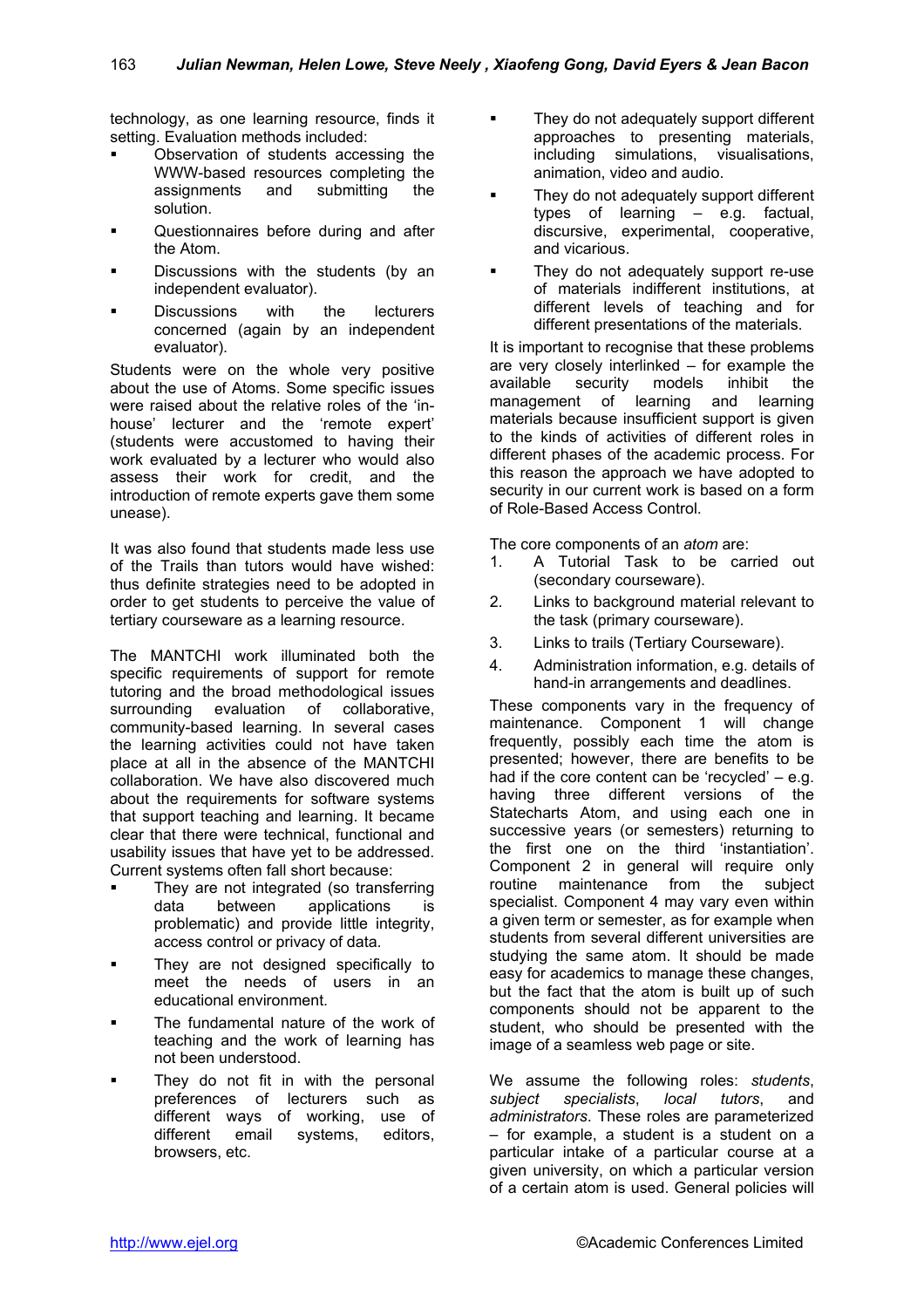dictate, for example, that if a trail exists that was created from version V of atom A, then if a user is a student on a course that uses version V of atom A, then he/she cannot see that trail. Some policies will relate to events or temporal constraints, such as coursework having been submitted or marked.

The model is based on reciprocation, so specialists and tutors are drawn from the same pool. HCI lecturers provide each other with atoms; a subject specialist may also optionally agree to provide feedback for another's students. Tutors may also take on some or all of the administrative roles, (providing system support, checking submissions, posting marks, etc).

The fact that there is no clear demarcation of roles based on individuals is an important characteristic of the system. Because the approach is intended to support collaboration across multiple universities, and between universities and companies (e.g. in workplace learning), tutors and students will commonly be in different administrative domains from subject specialists, with the whole process being supported by a federation of interworking services.

### **4. Implementation**

As described above, the MANTCHI project found that traditional approaches to security, for example as implemented in the UK's Athens password system for controlling access to networked electronic learning resources, were much too inflexible to support this new learning model (Newman et al 1999). Role Based Access Control provides a more flexible approach to security which we argue is more appropriate to the needs of this application (Gong & Newman, 2002). The RAED implementation uses the OASIS role-based access control architecture (Bacon et al, 2002), which allows secure interoperation of services in an open, distributed environment. OASIS provides an approach to distributed systems security based on formal policy definition. It has the following properties which make it highly suitable for our needs:

! Privileges are based on *roles* rather than identity. For example, suppose there is a member of the university staff (perhaps an administrator) who is also taking a course part-time. They will have certain access rights over certain files attached to most of the courses in their role as administrator; they should not have these rights over the equivalent files belonging to the course they are taking.

Similarly final year students may be used as tutors for first and second year courses.

- It is flexible enough for our needs. The mapping between individuals and roles is many-to-many. OASIS is sessionbased, so an individual may log on to one course with certain privileges based on their role, e.g. student of that course, administrator, specialist, local tutor, potential student, etc. – and subsequently log on to another course in a different role, with different privileges.
- It affords automation of much of the tedious and potentially error-prone tasks associated with the atoms-and-trails model.
- It can cope ably with environmental constraints – a date having passed (or not), or an event having taken place (or not).

OASIS supports parameterized policy elements, rule-based policy definition and session-based, distributed operation. Parameterized RBAC systems augment a given role credential with attributes. In the case of OASIS, its role activation and privilege authorization rules are also parameterized, and can perform environmental interaction for the sake of operations such as database lookup, or temporal checks. These policy rules are specified mathematically in a simplified Horn-clause logic (described in earlier OASIS papers as a 'Role Definition Language' – RDL), and are expressed in an XML format in the current implementation.

OASIS appointment satisfies the requirement for *persistent* credentials in a system. An OASIS appointment may certify employment, possession of academic or professional credentials or membership of a group. It may also be used to delegate privilege indirectly. In this case, an appointment certificate is issued by the delegator to the delegatee and this is a required credential for activating the delegated role, and therefore acquiring the associated privileges.

The current implementation of OASIS uses Enterprise JavaBeans to maintain role state within sessions over a secure OASIS network. Users authenticate with OASIS-aware portals using appointments, in this case X.509 certificates containing OASIS extension fields. Distributed OASIS services can communicate with each other using SOAP over HTTPS connections; within such a network it can offer fast revocation of credentials.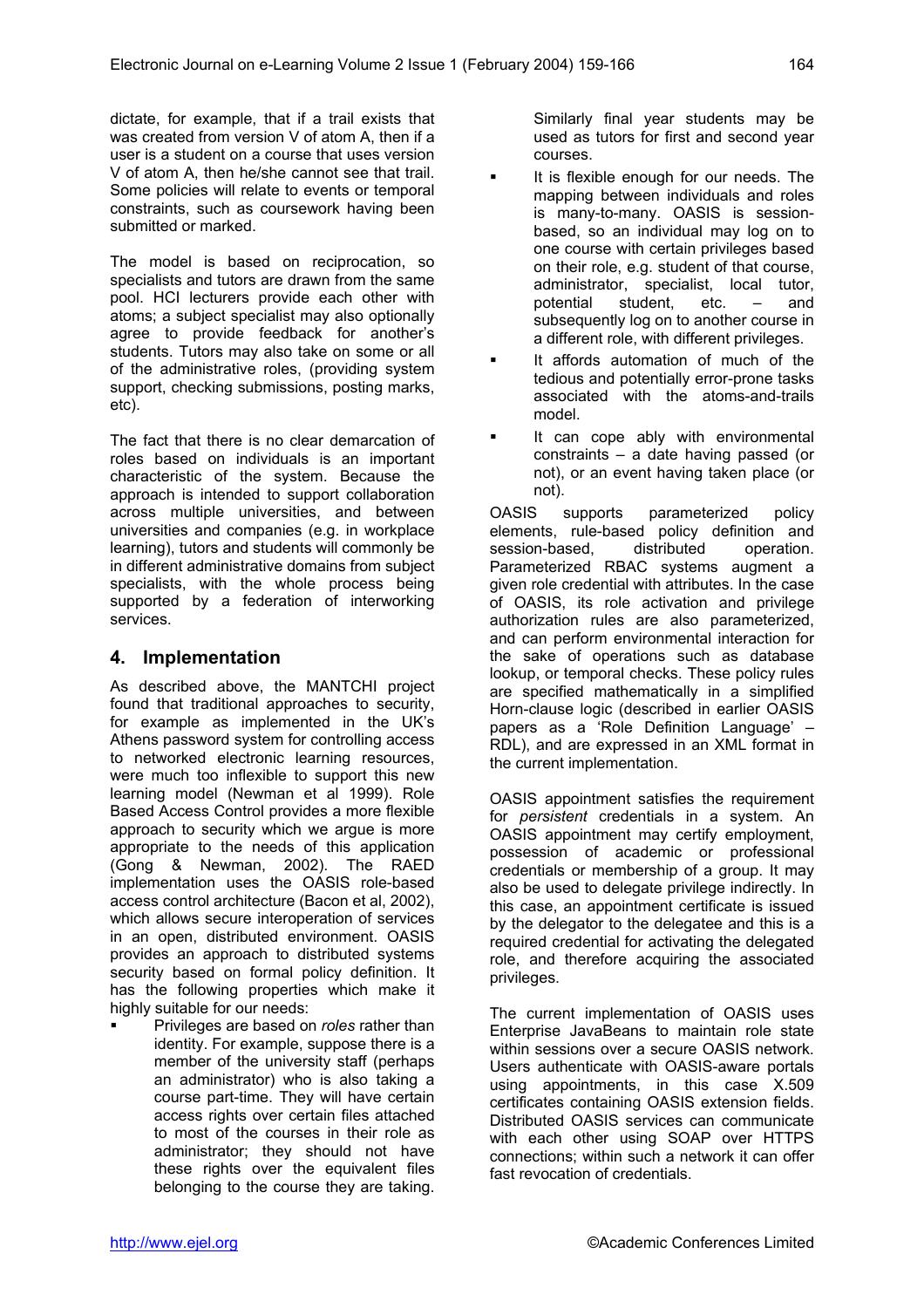The RAED implementation provides a rolebased access secured infrastructure for globally distributed electronic courseware. The RBAC middleware employed is an implementation of the OASIS architecture. On the client side, the courseware is presented as web pages, which are dynamically generated, based on a set of rules for each role coupled with results from database queries. For example, students logged in to the system will be presented with pages tailored according to which course they are enrolled in, and any related material to which they are allowed access as specified by a local tutor.

Each atom is individually authored by an atom expert. These atoms include secondary courseware such as exercises, usually with links to primary courseware (outside the system) plus a form of tertiary courseware called trails. A trail is a conceptual path from a task specification to solutions created by previous students and associated discussion. The visibility of trails is specified by the local tutor for each group of students in the system. (Ultimately there will be meta-policies that control this access). Of course, as indicated in the model described above, there is an initial phase in the lifecycle of an atom when no students have 'taken' it and therefore there can be no prior solutions and discussions out of which a trail or trails can be created.

The system is transparent to users inasmuch as the complexities of combining material from several distributed sources are completely masked so that students see a single unified web site, although often even a single page combines information from distributed sources across two or more domains.

A database driven web site is a dynamically generated web site built by a server to handle requests from browsers. The HTML code is compiled by a server-side set of programs. Standard database driven web sites do not however include a fine grained data access model. OASIS is a middleware security technology that allows the definition of roles in the system that users may enter in order to view different parts of the data.

An OASIS-protected web site includes an additional layer of access control. The OASIS server deals with requests from the web server and checks whether the connected client has sufficient privileges for accessing database data according to the policy specified. When for example a client authenticated at

Strathclyde University wishes to access data governed by the Glasgow Caledonian University domain the request propagates from the Strathclyde OASIS server to the Caledonian OASIS server. For this to occur a shared policy must be agreed between the two institutions, giving effect to an appropriate service-level agreement; thus there must be a shared ontology of roles across the collaborating institutions so that the role membership credentials issued by one institution can be appropriately interpreted in the other domain. In the present example, the Caledonian OASIS server would check the policy file plus any environmental constraints and decide whether to allow the access to additional roles and/or local data by the requesting client authenticated at, and allocated initial roles by, the Strathclyde OASIS server.

# **5. Discussion**

The RAED project is ongoing. One aim was to test the appropriateness of RBAC for elearning, particularly when distributed sites are cooperating. Our experience to date confirms that separating system and application administration simplifies the overall task and minimises the risk of errors, particularly when distributed sites are cooperating. System administration includes registering individuals and recording in a database, or certifying, their employment or group memberships. Application administration includes the expression and enforcement of role activation and authorisation policies, including servicelevel agreements between distributed institutions. For example, if GCU students are accessing material at Strathclyde, it is sufficient for the Strathclyde system to accept a GCU certified student certificate as a credential for activating a student-on-course role. One institution need never be involved with details of the individuals enrolled at the other. The fact that OASIS defines servicespecific roles which are activated within sessions, as opposed to generic, persistent roles which are used for a wide variety of purposes, allows access control to be defined precisely, according to the principle of minimum necessary privilege.

We have also found that there are great advantages in the transparency of the system from the point of view of the end user, in the generality and explicitness with which policy can be expressed, by contrast with the situation in existing Managed Learning Environments, and in the ready handling of exceptions. From the student's point of view,